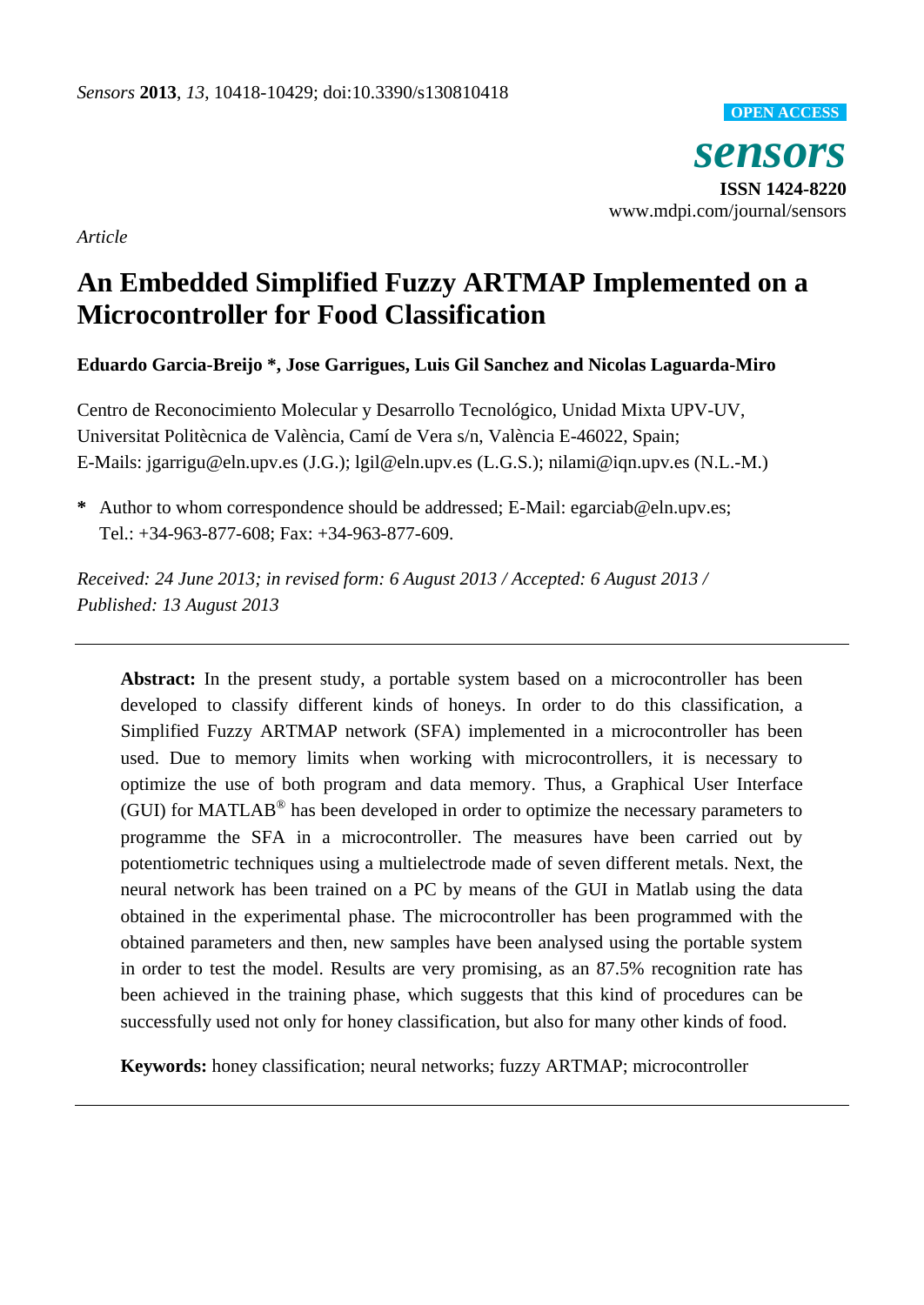### **1. Introduction**

Electronic noses and tongues are electronic systems that perform measurements of electrical or optical signals from a set of multiple sensors. Usually, these sensors are not specific because they are not sensitive to any particular physical, chemical or biological parameter, but they are sensitive to a global variation of the environment. Thus, qualitative analyses of different samples with a complex composition can be carried out [1]. Sensors can be very diverse in nature, with emphasis on those that use electrochemical analysis techniques, such as potentiometry [2], voltammetry [3], impedance spectroscopy [4], *etc*.

Some of the most commonly used methods to perform sample classification are those based on Artificial Neural Networks [5–7], named in this way because of their analogy with biological neural systems as they consist of a set of neurons linked together. Adaptive Resonance Theory (ART) is one of the existing neural networks with unsupervised learning methods. This theory was developed in 1976 by Grossberg [8] and he suggested an artificial neural network model whose operation was based on the way the human brain processes information. That is, describing a series of neural network models using supervised and not supervised learning methods to tackle recognition problems and pattern recognition. In 1991, Fuzzy ART [9,10] was also published as a synthesis of Fuzzy Logic Theory. Finally, in 1982, the Fuzzy ARTMAP [11] was published as a supervised version of Fuzzy ART. As the application of these networks was intricate, authors developed their respective algorithmic versions later (1991 and 1992) [12,13].

Since they were created, Fuzzy ARTMAP and Fuzzy ARTMAP Modified Algorithms have been applied to a large number of applications such as electronic nose systems [14,15] and electronic tongues [16,17]. These applications have several advantages: ease of use, low computational cost, as well as transparence and relative simplicity of the implemented algorithms. These algorithms usually work in computer systems based on a PC so that they are able to analyze the data of the obtained measurements.

One of the lines of research to improve electronic tongue systems is the development of electronic systems capable to perform sample analyses *in situ*. Furthermore, autonomous equipment are of interest because they are flexible and easy to use, so they can be used by non-specialized personnel. In order to develop autonomous equipment systems, the incorporation of a neural network in a standalone digital electronic system must be done. The easiest way to create a digital electronic system with these characteristics is by using microcontroller devices because they are cheap, relatively easy to program, information-rich, easy handling and they have low power consumption.

Memory limitation is one of the main features that set microprocessors apart from PC-like systems. Due to this, minimization of the required memory is fundamental when tackling the task to embed a neural network into a microprocessor. In fact, microprocessor memory minimization is defined by the Artificial Neural Networks as they may increase in size when training. This is not a problem when working with a PC but it may become a serious problem when working with microcontrollers. In this way, it is important to optimize the Artificial Neural Network in terms of results and size. This is one of the challenges of this task [17].

The neural network used in this study is a simplified version of the Fuzzy ARTMAP network (Simplified Fuzzy ARTMAP) created by Kasuba [18]. This version simplifies the original algorithm created by Carpenter maintaining good performance. These algorithms are developed to run on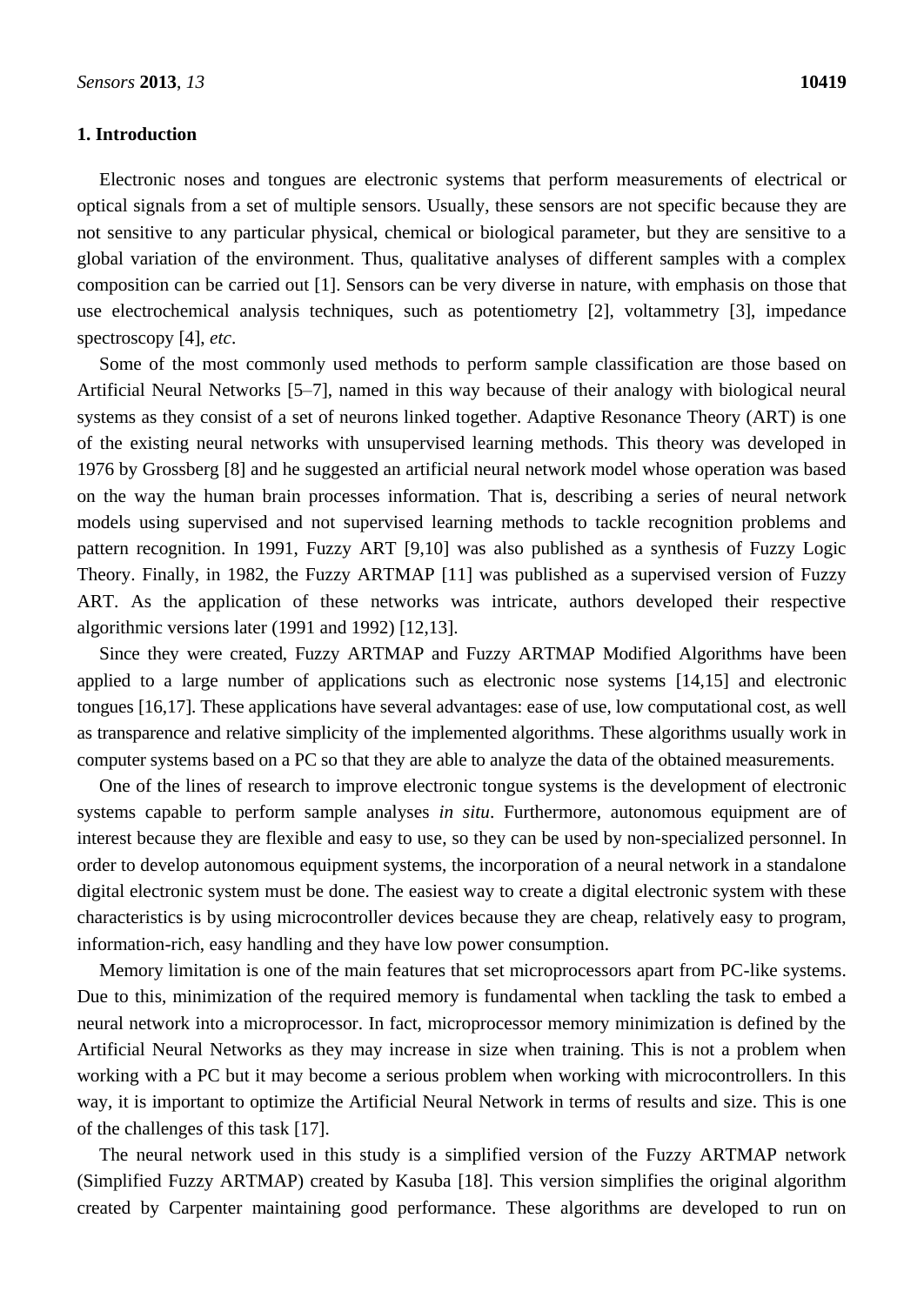mathematical calculation programs such as MATLAB<sup>®</sup> (The MathWorks, Inc., Natick, MA, USA), through various scripts that simplify their use [17].

In the end, the goal of this paper is the creation of algorithms based on Fuzzy ARTMAP simplified artificial neural networks to be implemented in a microcontroller and the application of these algorithms in the classification of different kinds of honey [19–21]. In order to do this, MATLAB<sup>®</sup> software programs have been developed by graphical GUI in order to allow the modification of the network properties, and check the size of the memory. The analysis was conducted based on data obtained from potentiometric measurements of the above commented different floral origin honey and the heat treatments. These data have been obtained with a potentiometric electronic tongue system with the described seven electrodes. In addition, an analysis for the electrode selection has been performed, in order to determine the lower number of electrodes to have similar hit rate values than the analyses with the whole electrode array. With this, net properties are improved since the decrease of inputs reduces the memory size.

#### **2. Simplified Fuzzy ARTMAP**

Most of the aforementioned algorithm applications are implemented in a PC because the memory used is usually big enough to let the algorithms work properly. Problems appear when the algorithms are used in portable systems because low-cost microcontrollers are used in their fabrication and they usually have a limited memory. In this kind of systems, it is necessary to look for the algorithms that fit well in the limited memory of portable systems.

In 1993, Kasuba [18] developed a simplified version of Fuzzy ARTMAP also called SFAM (Simplified Fuzzy ARTMAP). In 2004, Rajasekaran [22] explained the SFAM algorithm based on Kasuba's paper. That year, Aaron Garret (Jacksonville State University) developed a MATLAB<sup>®</sup> toolbox based on SFAM. The GUI presented in this paper has been developed using this toolbox.

The network is a step forward for Fuzzy ARTMAP in reducing the computational overhead and architectural redundancy. The model uses simple learning equations with a single user selectable parameter and it can learn every single training pattern within a small number of training iterations. SFAM is faster than FAM and it is easier to program. Figure 1 shows the architecture of SFAM. Vectors {a}, with a number of **d** features, are introduced in the *Complement Code*. There, they are stretched to double the size by adding their complements. The complement code inputs are called  $\{I^a\}$ and they have a **2d** size. These inputs are introduced into the *Input Layer*. Next, weights (Wj) from each of the output category nodes  $O<sub>N</sub>$  or subclasses are associated with the input layer vectors. This is the reason why they are called *Top-Down Weights*. Garret designated the *Output Category Layer* as *Mapfield* because of its similar function to the FAM mapfield. The Category Layer  $(C_M)$  contains the labels for the **M** categories or classes that the network has to learn for each one of the input vectors. SFAM network is very sensitive to the absolute magnitudes of the inputs and their fluctuations and it could cause a malfunction of the network. Therefore, it is necessary to normalize the inputs into the same value range.

SFAM operates in two distinct phases: *Supervised Phase or Training Phase* and *Non-Supervised Phase or Test Phase*. A MATLAB® -based GUI has been developed for the Supervised Phase as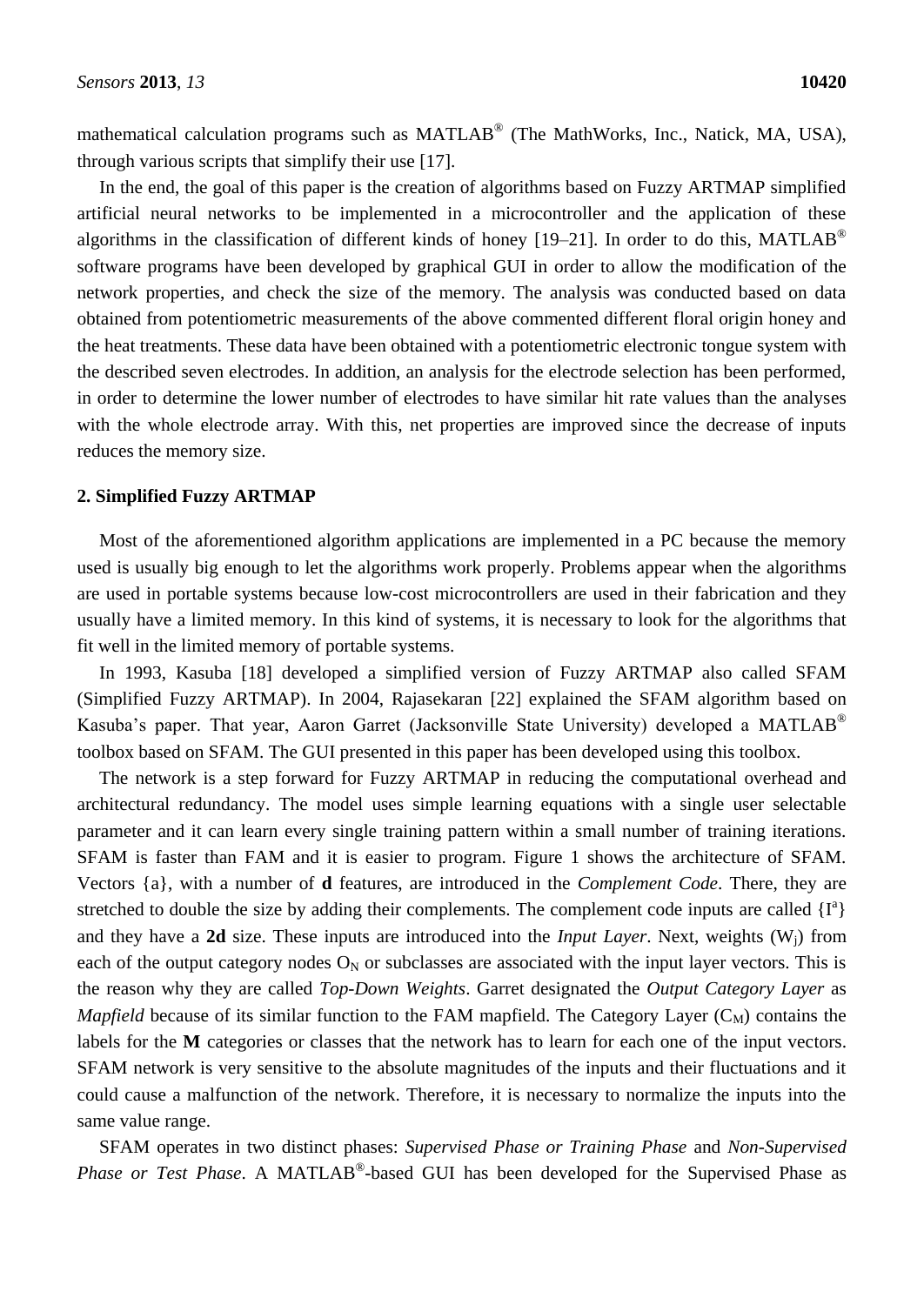it makes the necessary test parameter calculations easier. The Non-Supervised Phase has been implemented into a microcontroller in order to be used in a portable system.





### *2.1. Non-Supervised Phase: Simplified Fuzzy ARTMAP Graphical User Interface*

One of the problems when working with FAM and also SFAM is the size of the Output Category Layer (mapfield) and the Weight matrix that depends on the values chosen for the parameters  $\beta$  and  $\rho$  [19].  $β$  is the learning parameter and  $ρ$  is the vigilance parameter; both are modified in the Training Phase in order to associate the Entrance Vector to a determinate category. The size of the weight matrix and the mapfield grows if the number of inputs data increases.

Usually there is not an initial criterion to establish the values of these parameters, and several trainings must be done by changing their value in order to find an ideal recognition rate. The Output Category Layer (mapfield) size and the weight matrix size are not usually taken into account when a suitable recognition rate is found because memory size in PC systems is not significant. On the contrary, in microcontroller-based systems it is necessary to verify the sizes of these two data sets and they should be minimum. It can be done by training with different β and ρ values and looking for the best recognition rates in order to select the smallest weight matrix and mapfield sizes.

In order to obtain the maximum recognition rate in the classification for the minimum weight matrix and mapfield, a Graphical User Interface (GUI) has been developed in MATLAB<sup>®</sup>. It is based on the toolbox developed by Garret. By means of this GUI, it is possible to carry out the training considering all the possible values for ß and ρ in order to determine the best classifications and look for the one with the smallest mapfield and data weights size. The idea is to improve the recognition rate in order to implement the network in the microcontroller. In addition, the options of doing a Cross Validation and a variable selection have been implemented into the GUI.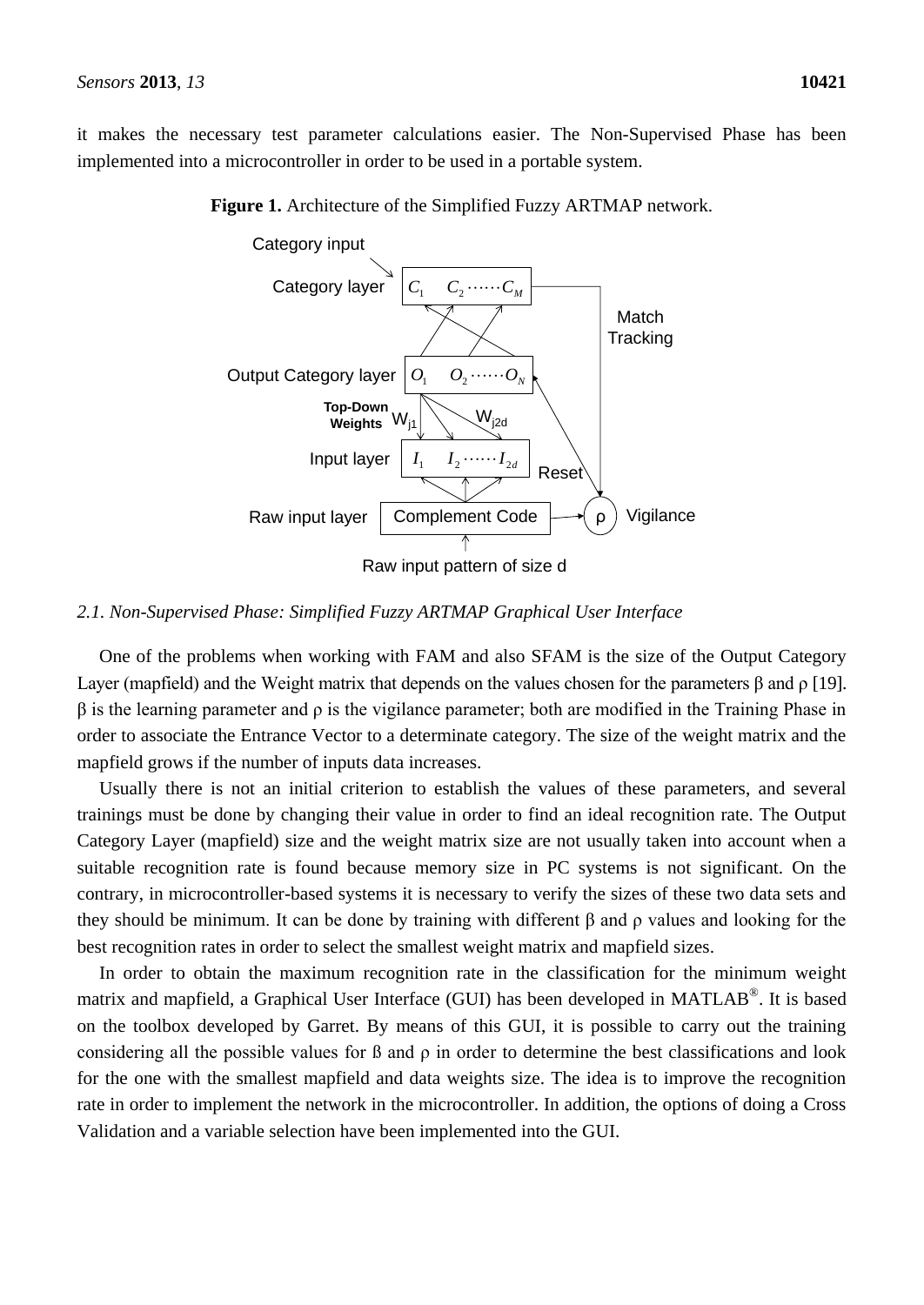#### *2.2. Supervised Phase: Implementation of Simplified Fuzzy ARTMAP Network in the Microcontroller*

An aim of the present study is to implement a SFAM neural network in a low-cost microcontroller. The idea is to develop a portable system that could be applied in different fields of the industry. In our case, it is going to be applied in a food industry, such as honey manufacture.

As mentioned before, in low-cost systems, the used microcontrollers usually have a limited size of memory. In these cases it is necessary to optimize the data processing algorithms. In this case, the SFAM contributes with a series of advantages: less memory requirements, rapidity and facility of programming. The information that must be programmed in the microcontroller memory are the Weight Matrix, the Mapfield (Output Category Layer) and the maximum and minimum values of the input vector in order to use them in the normalization of these vectors.

#### **3. Materials and Methods**

#### *3.1. Electrodes and Electronic Systems*

Different honey samples have been prepared and measured in order to perform the Fuzzy ARTMAP network analysis and its incorporation into a microcontroller. The data were obtained by an electronic tongue system using potentiometric techniques and it consisted of a set of seven metallic electrodes of different materials. The analyses consisted of measuring four different botanic-origin honey samples. Three of these samples were monofloral honey (citric, rosemary and honeydew) and the fourth one was a mix of different origin honeys (polyfloral). In addition to the botanic origin, three physical treatments usually applied to commercial honey were taken into count: raw, liquation and pasteurization.

Details of these samples and measurements have been published in a previous work [23] showing the measurements made with honey samples from the four different floral origins described above, as well as with three types of heat treatments and four replicates with each of the 12 analyzed samples. We had already used metal electrodes as potentiometric sensors for various applications of food quality control [24,25] and this previous experience let us take the decision to use them in this study too.

Measurements [20,26] have been carried out by using an electronic measuring system consisting of two parts: the array of sensors and the electronic device.

First, the array of sensors has been designed and performed with a set of working electrodes made of different metals. This array has been specifically designed to be immersed in honey samples with a CRISON Ag/AgCl reference electrode (Crison Instruments, SA, Barcelona, Spain) in order to measure the electrical potential spontaneously generated between each working electrode and the reference one. In this case, seven different metallic electrodes have been used. Some of them are made of pure metals as gold, silver and copper in order to study the response of these metal basic sensors. On the other hand, the rest of the electrodes have been chemically treated by electrolysis in order to get specific chemical compounds (AgO<sub>2</sub>, CuO<sub>2</sub>, AgCl and Ag<sub>2</sub>CO<sub>3</sub>) on their surface and determine if they had different properties from the pure metal ones. In addition, some of the electrodes are repeated in the array in order to check the repeatability of the electrochemical response in the samples. In these cases, when repeatability is confirmed, the average values of their measurements are used. In a physical point of view, electrodes were made of metal wires (0.8 mm diameter and 5 cm length), connected to a ribbon cable that sent the electrical signal to the measurement equipment.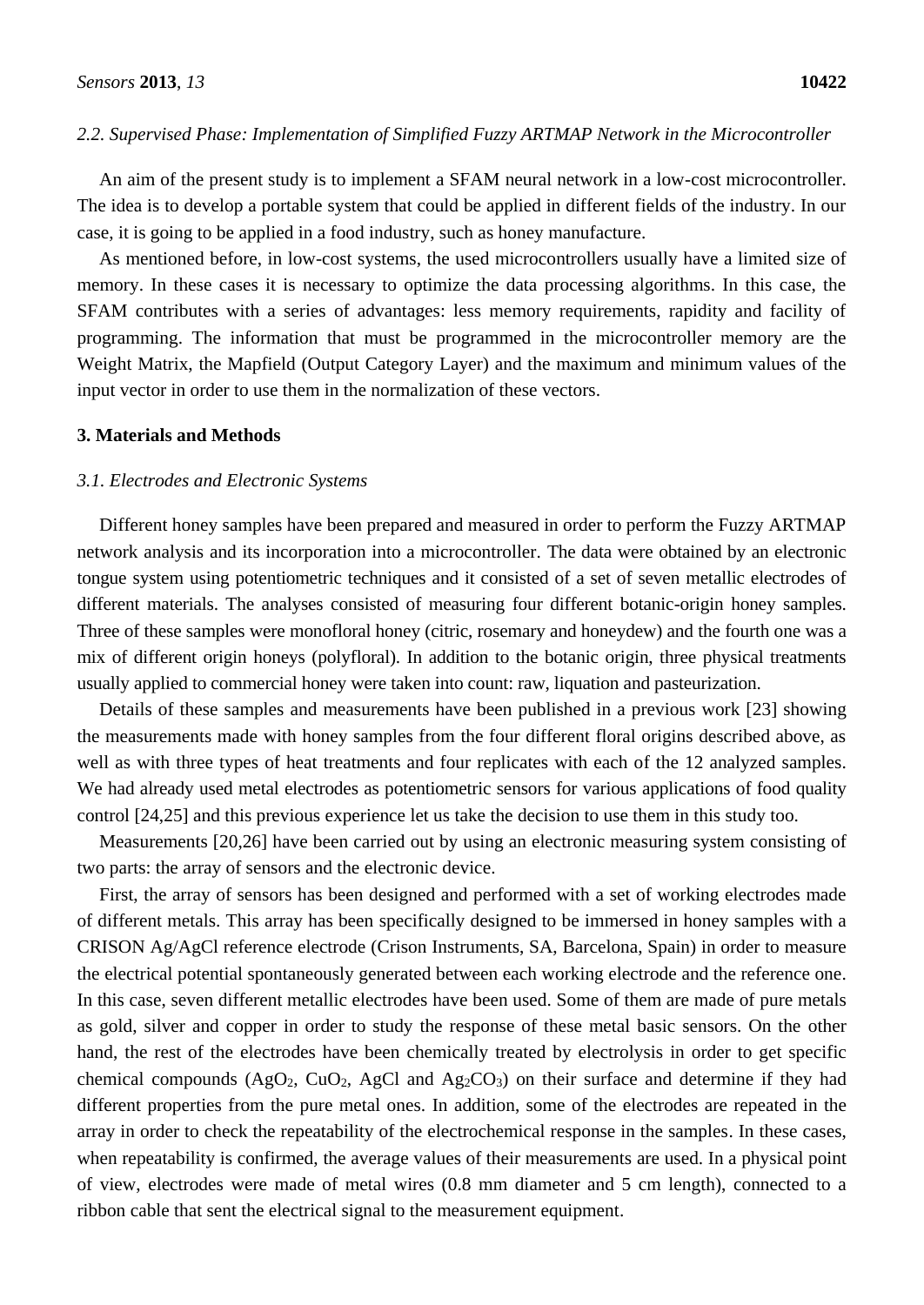Next, the electronic device has been designed and constructed. In this device, the sensors' signals are logged by the microcontroller and an AC converter and data is processed latter in order to work with the SFAM algorithm. In addition, this electronic device has been specifically designed to be portable and able to measure using up to 16 channels simultaneously. So, it allowed a fast analysis phase and let us carry out the experiences in a reasonable period of time.

Moreover, the measurement process has been divided in two stages: the Supervised Phase and the Non-Supervised Phase. In the Supervised Phase, the data were sent to the PC via a RS232 serial communications link in order to use them in the training algorithm with MATLAB® R2010b. The acquisition software was developed using Visual Basic® 6.0 and Microsoft Excel® 2003 software. In the Non-Supervised Phase, samples were measured and the obtained data was stored directly into the microcontroller in order to be used in the embedded neural network.

The Supervised Stage was performed with some of the available samples. At this stage, the network categories are set out and the data is set in an input vector. Next, the coefficients of the algorithm that configure the network are calculated with this data, In the Non-Supervised, the data from new samples are used as inputs, checking whether the outputs of the active network are correct or not.

GUI MATLAB $^{\circledR}$  2010b running on a PC has been used to train the networks. The computer to be used is determined by its computing power and ease of implementing the algorithms of the neural networks. By contrast, the Non-Supervised Stage is performed entirely in a microcontroller. To this end, the results obtained in the Training Stage are used as the coefficients of the algorithms that are incorporated into the microcontroller program. With this, once the training stage has been accomplished, the developed system can work independently from a PC. In fact, this is one of the key features of the equipment presented in this paper.

#### *3.2. Measurement Process*

In order to determine the repetitiveness of the measuring system, four measurements were carried out for each honey sample. In this way, the total number of measurements was 48 (four floral origins  $\times$  three physical treatments  $\times$  four repetitions). Thirty two of these measurements were carried out for the net Training Phase and the other 16 measurements were developed for the net Supervised Phase by using the integrated net in the microcontroller.

The electrochemical response depends on the measuring electrode and the specific honey sample. It is also important to consider that measurements with such complex chemical samples as ours are not expected to be very repetitive.

Each assay lasted 5 min and consisted of measurement repetitions every 10 s. The reason to carry out recurrent measurements for 5 min is to assure the electrochemical equilibrium between the electrode and the sample was reached and so the measured signal became stabilized. Once the equilibrium was reached, the values of the last ten samples were taken in order to reduce the effect of electrical noise. In this way, a single value was obtained for each one of the seven working electrodes.

#### *3.3. Data Analysis*

In order to obtain quantitative and complete conclusions from the measurement results, we decided to work with SFAM networks. In our specific case, two SFAM networks were used. The first one tried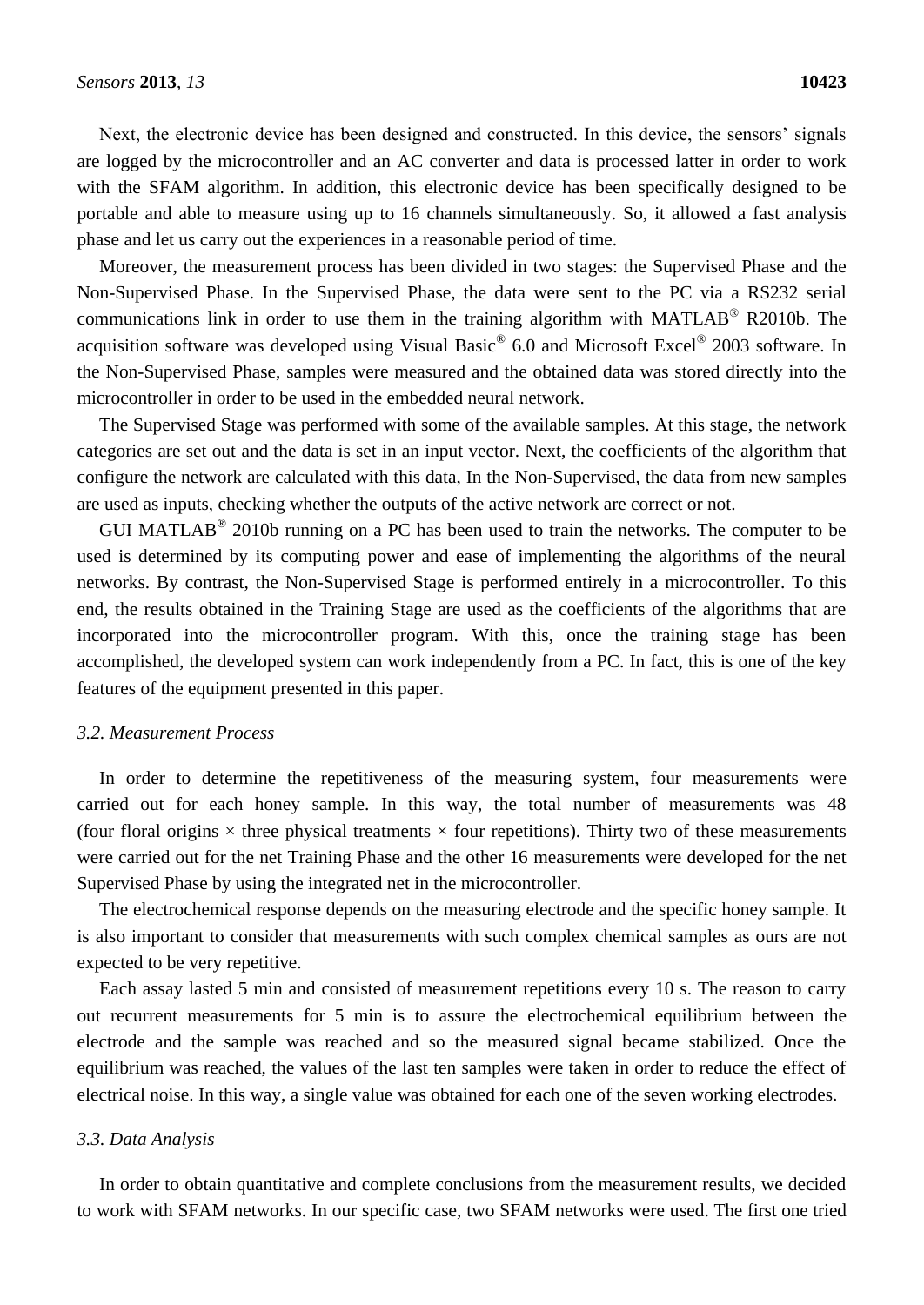to determine the floral origin of the honey samples so the network has four outputs: one output for each honey group. The second neural network consists of three outputs, one for each physical treatment.

With the initial data, a matrix of seven columns and 48 rows was created. Each analyzed sample was called: Citrus (C), Rosemary (R), Polyfloral (PF) and Forest (F), and each one of the treatments: Raw (R), liquid (L) and Pasteurized (P). Table 1 shows the different studied samples and their coding.

| Honey        |    |    |              |   |    |    | CR RL PFP FR CL RP PFR FL CP RR PFL FP CR RL PFP FR |  |     |                |     |                |    |    |    |  |  |
|--------------|----|----|--------------|---|----|----|-----------------------------------------------------|--|-----|----------------|-----|----------------|----|----|----|--|--|
| <b>Class</b> |    |    | 2 3          | 4 |    |    | 1 2 3                                               |  | 4 1 |                | 2 3 | $\overline{4}$ |    |    |    |  |  |
| Group        |    | M1 |              |   |    | M2 |                                                     |  |     | M <sub>3</sub> |     |                |    | M4 |    |  |  |
| Honey        |    |    |              |   |    |    | CL RP PFR FL CP RC PFL FP CR RL FPP FR CL RP PFR FL |  |     |                |     |                |    |    |    |  |  |
| Class        |    |    | $2 \sqrt{3}$ |   |    |    | 4 1 2 3                                             |  |     | 4 1 2 3        |     | $\overline{4}$ |    |    | -3 |  |  |
|              | M5 |    |              |   | M6 |    |                                                     |  | M7  |                |     |                | М8 |    |    |  |  |

**Table 1.** Type of honey and theirs assigned classes.

#### *3.4. Training with the Graphical User Interface*

#### 3.4.1. Floral Origin Network

In order to start with the Supervised Phase, a GUI Cross Validation has been done. In this specific case, the chosen order was 4. The order 4 Cross Validation is equal to use 75% of the data for training and 25% of the data to do the validation (the complete data matrix was divided into two groups: 24 data points for training and eight for validation). This process is repeated four times in order to obtain the data with the best recognition rate and the smallest mapfield size. With this, the number of samples and the data for training, validation and the total data are calculated and shown in the screen. In addition, target matrices must be generated in order to carry out training and validation and obtain both hit rates and their corresponding mapfield as functions of  $\beta$  and  $\rho$ .

In our case, the software runs the training with the SFAM network by using the whole range for β and ρ. The best result was obtained with samples M1, M2 and M5 to M8 for training, and M3 and M4 for validation. In this case, 100% recognition rates and very small mapfield sizes (1–4) were obtained with  $\rho$  in the range of [0.1–0.3] and  $\beta$  in the range of [0.7–0.8]. See Table 2.

**Table 2.** Recognition rates and mapfield depending on β and ρ for validation with samples M3 and M4.

| Mapfield $(1 \times 0)$ |      |      |     |     |    |    |                | <b>Recognition Rate %</b> |    |    |      |      |           |           |      |      |      |      |      |      |
|-------------------------|------|------|-----|-----|----|----|----------------|---------------------------|----|----|------|------|-----------|-----------|------|------|------|------|------|------|
| $\rho/\beta$            | 0.1  | 0.2  | 0.3 | 0.4 |    |    |                | $0.5$ 0.6 0.7 0.8 0.9     |    | -1 | 0.1  | 0.2  | 0.3       | 0.4       | 0.5  | 0.6  | 0.7  | 0.8  | 0.9  |      |
| 0.1                     | 17   | 100  | 6   | 5   | 5  | 5  | 4              | 4                         | 6  | 6  | 100  | 75   | 100       | 100       | 100  | 100  | 100  | 100  | 100  | 100  |
| 0.2                     | 17   | 100  | 6   | 5   | 5  | 5  | 4              | 4                         | 6  | 6  | 100  | 75   | 100       | 100       | 100  | 100  | 100  | 100  | 100  | 100  |
| 0.3                     | 17   | 100  | 6   | 5   | 5  | 5  | 4              | 4                         | 6  | 6  | 100  | 75   | 100       | 100       | 100  | 100  | 100  | 100  | 100  | 100  |
| 0.4                     | 17   | 100  | 6   | 5   | 5  | 5  | $\overline{4}$ | 4                         | 6  | 6  | 62.5 | 87.5 |           | 87.5 87.5 | 87.5 | 87.5 | 87.5 | 87.5 | 87.5 | 87.5 |
| 0.5                     | 17   | 100  | 6   | 5   | 5  | 5  | 4              | $\overline{4}$            | 6  | 6  | 62.5 | 87.5 | 87.5      | 87.5      | 87.5 | 87.5 | 87.5 | 87.5 | 87.5 | 87.5 |
| 0.6                     | 37   | 100  | 10  | 10  | 9  | 9  |                | 8                         | 7  | 7  | 75   | 75   | 75        | 75        | 62.5 | 75   | 75   | 75   | 87.5 | 87.5 |
| 0.7                     | 31   | 100  | 14  | 14  | 14 | 14 | 13             | 13                        | 10 | 8  | 25   |      | 37.5 62.5 | 50        | 37.5 | 50   | 50   | 50   | 50   | 75   |
| 0.8                     | 100  | 100  | 20  | 19  | 18 | 21 | 18             | 16                        | 15 | 13 | 37.5 | 37.5 | 75        | 37.5      | 50   | 62.5 | 62.5 | 75   | 50   | 75   |
| 0.9                     | 100. | 100. | 23  | 23  | 23 | 23 | 22             | 22                        | 22 | 21 | 37.5 | 50   | 25        | 37.5      | 50   | 37.5 | 25   | 25   | 25   | 37.5 |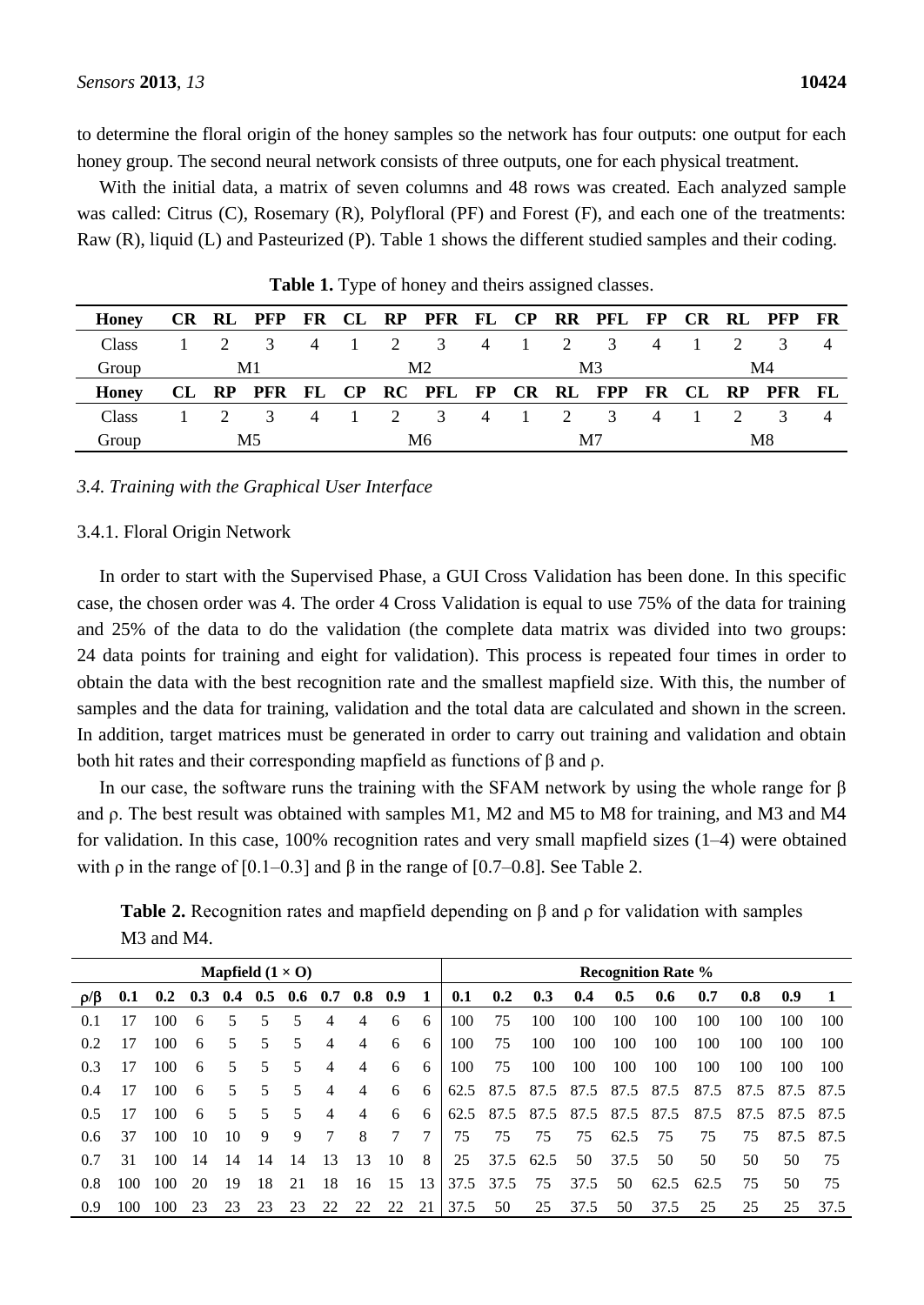Finally, the study to select the variables (input electrodes) can be done by GUI. Variable selection methods let us discriminate the variables that influence in the final result and those that do not. As there are several methods, a comparative table has been done with the most use done. The obtained results by different methods are shown in Table 3.

| <b>Method</b>          | <b>Variables Selected</b>    | Rate    |
|------------------------|------------------------------|---------|
| Forward (3 variables)  | Au/Cu/AgCl                   |         |
| Forward (4 variables)  | Au/Ag/Cu/AgCl                |         |
| Backward (3 variables) | Au/CuO <sub>2</sub> /AgCl    |         |
| Backward (4 variables) | Au/Cu/CuO <sub>2</sub> /AgCl |         |
| <b>Forward PNN</b>     | Au/Ag/Cu                     | 96.875% |
| <b>Backward PNN</b>    | Au/Ag/Cu                     | 96.875% |
| <b>Stepwise PNN</b>    | Au/Ag/Cu/CuO <sub>2</sub>    | 100\%   |

**Table 3.** Variables selections results [27,28].

As mentioned above, a Cross Validation with seven electrodes has a 100% recognition rate when validating with samples M3 and M4, with a mapfield of  $1 \times 4$ . A 100% recognition rate has also been obtained with the Stepwise PPN method when working with Au, Ag, Cu and  $CuO<sub>2</sub>$  electrodes. In this way, our decision was to combine the training with samples M1, M2 and M5 to M8, and test the model with samples M3 and M4 by using just Au, Ag, Cu and  $CuO<sub>2</sub>$  sensors; then, the values for the new training were [0.1–0.3] for ρ and [0.7–0.8] for β, having increments of 0.05 for both parameters.

Results are shown on the left side of Table 4. As shown, 100% recognition rates have been obtained in all cases with a very small mapfield size. If we compare these results with the ones obtained for the same values for  $\rho$  and  $\beta$  but with just one validation sample (results shown at the right side of Table 4), it can be seen that there are the same successful 100% recognition rates but smaller mapfield sizes. This could induce us to believe that these results are better but it is not true in this case because the number of input variables is bigger (seven *vs.* four).

In this way, values for ρ and β parameters can be chosen (e.g.,  $ρ = 0.3$  and  $β = 0.8$ ). With these values, training is done to obtain the definitive values of the weight matrix, the mapfield and maximum/minimum input values in order to program the microcontroller. In addition, GUI also allows us to study the best case if there were different cases with the same recognition rate and minimum mapfield value.

|      |     | Validation with M3and M4  |                         |     |      | Validation with M8 |                           |                         |     |     |      |                |  |
|------|-----|---------------------------|-------------------------|-----|------|--------------------|---------------------------|-------------------------|-----|-----|------|----------------|--|
|      |     | <b>Recognition Rate %</b> | Mapfield $(1 \times 0)$ |     |      |                    | <b>Recognition Rate %</b> | Mapfield $(1 \times 0)$ |     |     |      |                |  |
| p/B  | 0.7 | 0.75                      | 0.8                     | 0.7 | 0.75 | 0.8                | 0.7                       | 0.75                    | 0.8 | 0.7 | 0.75 | 0.8            |  |
| 0.1  | 100 | 100                       | 100                     | 6   | 6    | 6                  | 100                       | 100                     | 100 | 4   | 4    | $\overline{4}$ |  |
| 0.15 | 00  | 100                       | 100                     | 6   | 6    | 6                  | 100                       | 100                     | 100 | 4   | 4    | $\overline{4}$ |  |
| 0.2  | 100 | 100                       | 100                     | 6   | 6    | 6                  | 100                       | 100                     | 100 | 4   | 4    | $\overline{4}$ |  |
| 0.25 | 100 | 100                       | 100                     | 6   | 6    | 6                  | 100                       | 100                     | 100 | 4   | 4    | $\overline{4}$ |  |
| 0.3  | 100 | 100                       | 100                     | 6   | 6    | 6                  | 100                       | 100                     | 100 | 4   | 4    | 4              |  |

**Table 4.** Recognition rates and mapfields as a function of ρ and β. Validation with samples  $M3$  and  $M4$  and Au, Ag, Cu and Cu<sub>2</sub>O electrodes.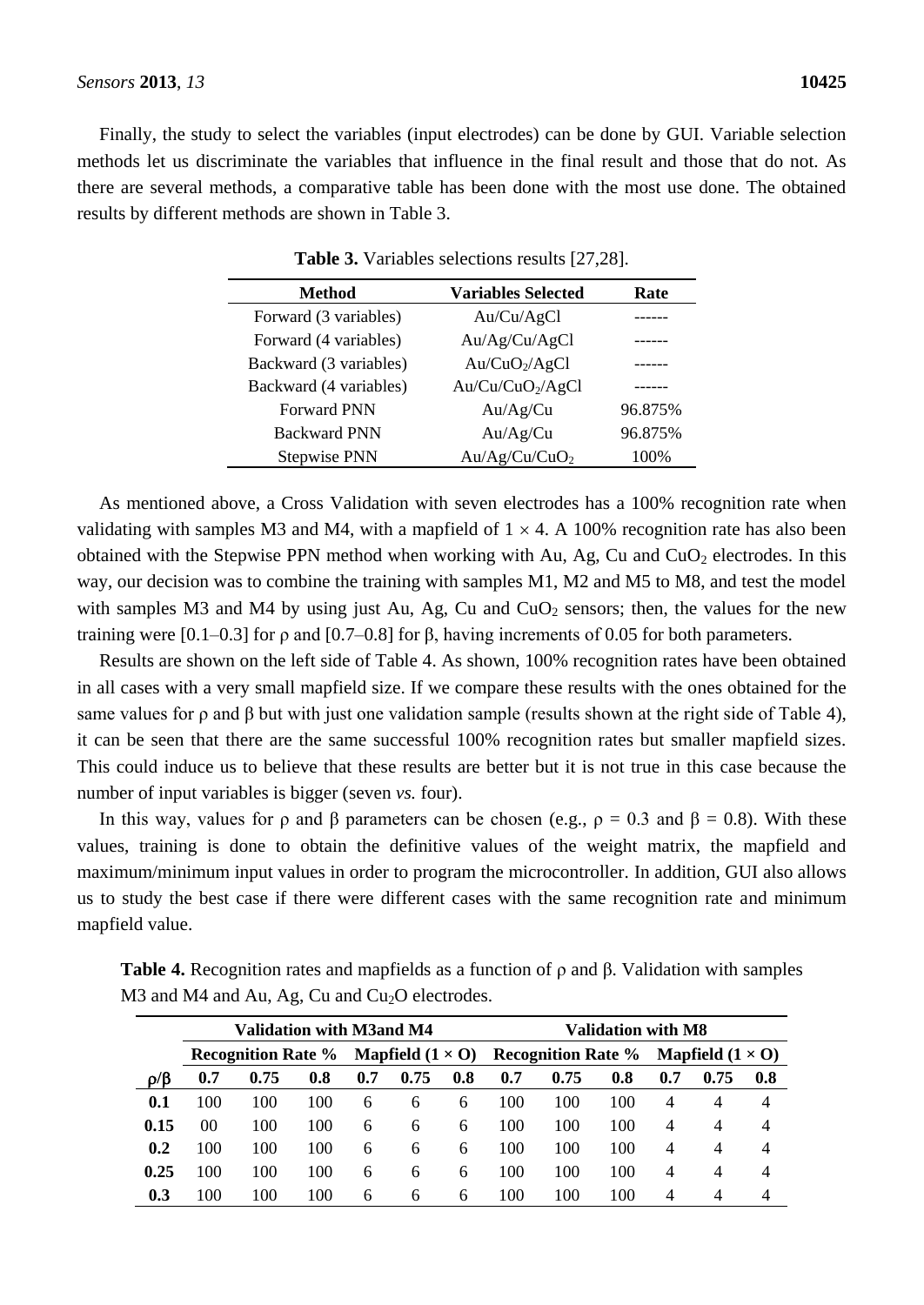#### 3.4.2. Physical Treatment Network

In this case, the same study as the one in the previous section has been done and it shows the following result: when developing the network to classify samples by physical treatment, a maximum of 83.3% recognition rate has been obtained for  $\rho = 0.7$  and  $\beta = 0.3$ , with a 1  $\times$  15 mapfield and using samples M1 and M2 for validation.

#### *3.5. SFAM Non-Supervised Phase in the Microcontroller*

The embedded system has been built around a Microchip PIC18F4550 microcontroller. The PIC18F4550 is a PIC18/8-bit family microcontroller and it has 2 KB of RAM and 32 KB of Reprogrammable Flash Memory. The software was coded for the microcontroller and consisted of two main routines:

- The data acquisition system, where the microcontroller reads the data from the A/D converter and processes them in order to obtain the average of each channel.
- The SFAM algorithm that is used in the microcontroller in order to run the Non-Supervised Phase.

These routines were coded in C language (CCS C) and were converted to HEX code using a cross compiler. The HEX file is downloaded into the flash memory of the microcontroller. The routines were programmed in 14,745 bytes of program memory (45% ROM) and 1,820 bytes of data memory (88.8% RAM).

# **4. Results and Discussion**

Once the microcontroller was programmed with the optimized Non-Supervised algorithm, four new honey samples were used (M9 to M12) in the Non-Supervised Phase. Table 5 shows the obtained results by the programmed microcontroller in the SFAM Non-Supervised Phase for seven and four electrodes

|               |              |   | (a) 7 Electrodes |      | (b) 4 Electrodes |                             |              |                |      |  |  |
|---------------|--------------|---|------------------|------|------------------|-----------------------------|--------------|----------------|------|--|--|
| <b>Sample</b> | <b>Class</b> |   |                  | Rate |                  |                             | <b>Class</b> |                | Rate |  |  |
| M9            |              | 3 | 4                | 75%  |                  | $\mathcal{D}_{\mathcal{L}}$ | 3            | $\overline{4}$ | 100% |  |  |
| M10           |              | 3 | 3                | 50%  |                  |                             | 3            | 3              | 50%  |  |  |
| M11           |              | 3 | 4                | 75%  |                  |                             | 3            | 4              | 75%  |  |  |
| M12           |              | 3 | 4                | 75%  |                  |                             | 3            | $\Delta$       | 75%  |  |  |

**Table 5.** Outputs obtained by the Microcontroller with seven and four electrodes.

Figure 2 shows the confusion matrix for fuzzy ARTMAP. In this case, a recognition rate of 75% has been obtained. It is interesting to highlight that he microcontroller gave a higher recognition rate when working with a lower number of input variables.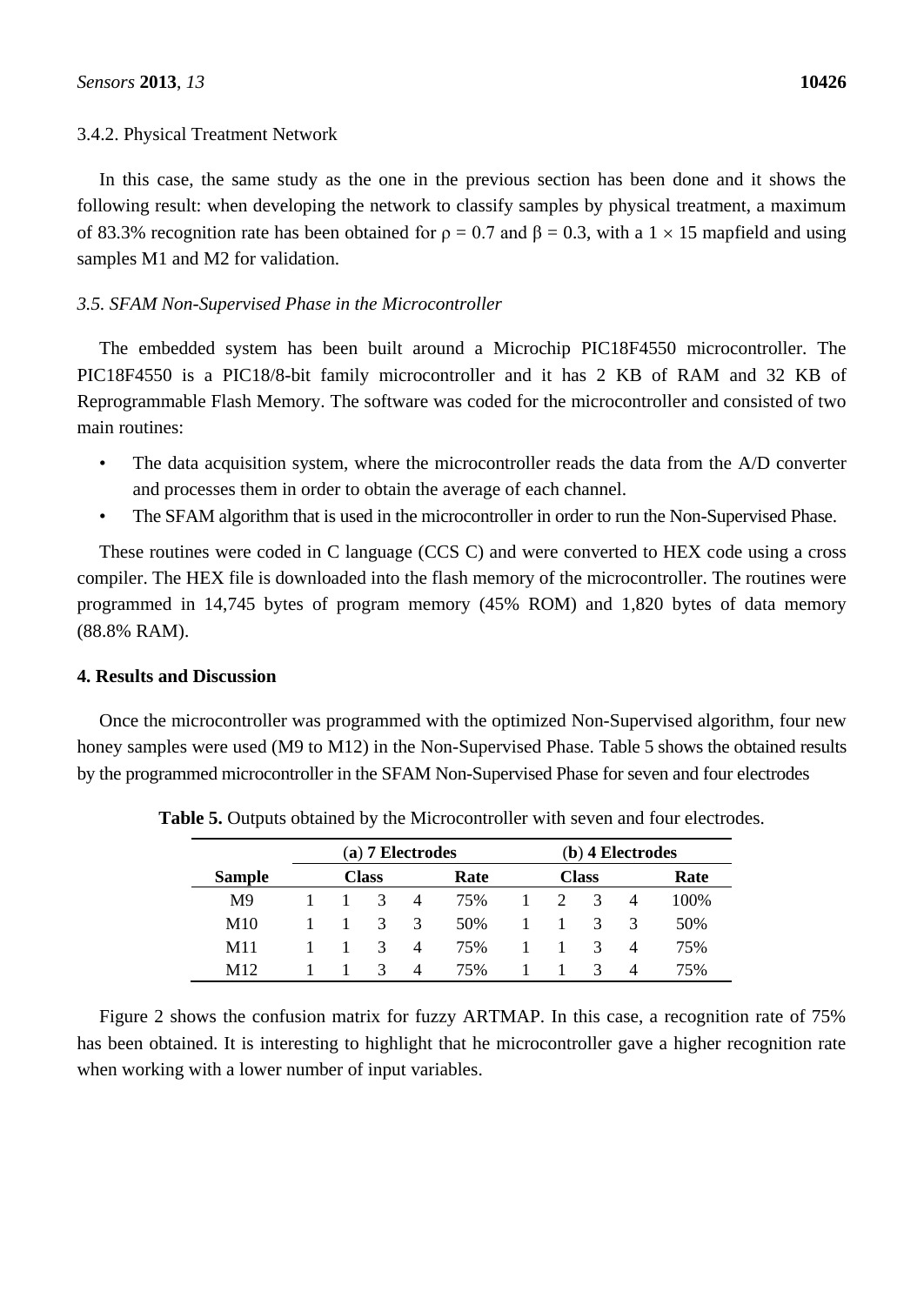

**Figure 2.** Test data PlotConfusion (seven and four electrodes) with  $\rho = 0.3$  y  $\beta = 0.8$ . (**a**) 7 electrodes. (**b**) 4 electrodes.

# **5. Conclusions**

A Graphical User Interface for MATLAB® has been developed in order to optimize the design parameters of a Simplified Fuzzy ARTMAP algorithm in a microcontroller. The Simplified Fuzzy ARTMAP classification algorithm has been implemented both in Supervised and in its Non-Supervised phase in order to classify honeys.

The implementation has been carried out in a portable system based on an 8-bit microcontroller. With the information obtained in the experimental phase, the Simplified Fuzzy ARTMAP network has been trained to obtain the best implementation parameters for microcontroller.

The recognition rate in the Supervised Phase has been 100%. Likewise, a simplification of seven input variables to four has been carried out. With the implemented network in the microcontroller, a test with new samples has been made achieving a recognition rate of 68.8%. This rate has been increased up to 75% by reducing the number of electrodes to four. In addition, this rate could be even higher by increasing the amount of data used in the Supervised Phase. In the end, this study has been carried out with different kinds of honey but the successful obtained results let us predict a similar recognition rate in many other kind of foods.

#### **Acknowledgments**

The financial support from the Spanish Government (MAT2012-38429-C04-04, FEDER funds) is gratefully acknowledged.

# **Conflicts of Interest**

The authors declare no conflict of interest.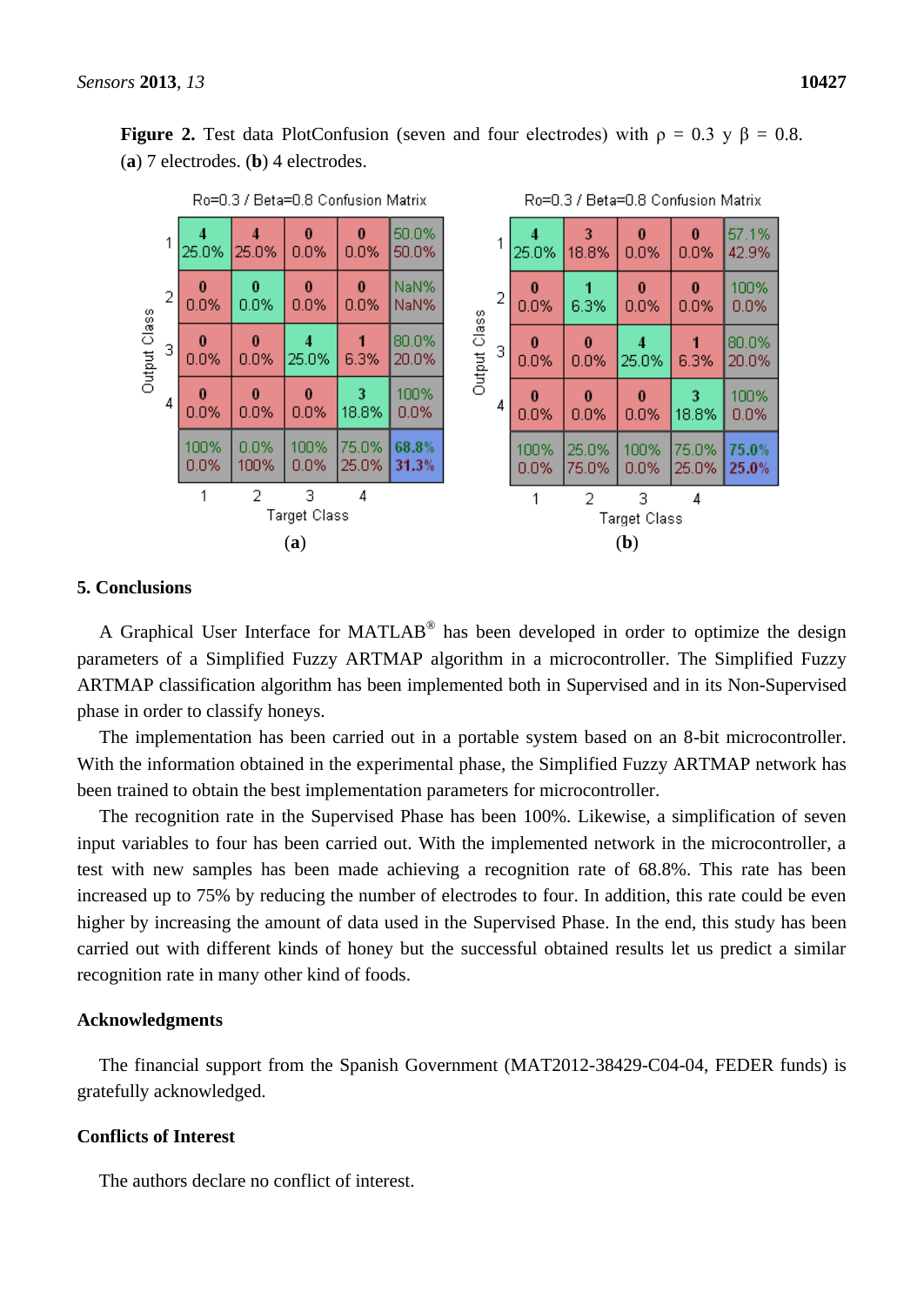# **References**

- 1. Legin, A.; Rudnitskaya, A.; Vlasov, Y. Electronic tongues: Sensors, systems, applications. *Sensors* **2002**, *10*, 143–188.
- 2. Gallardo, J.; Alegret, A.; del Valle, M. Application of a potentiometric electronic tongue as a classification tool in food analysis. *Talanta* **2005**, *66*, 1303–1309.
- 3. Winquist, F.; Wide, P.; Lundström, I. Electronic tongue based on voltammetry. *Anal. Chim. Acta* **1999**, *357*, 21–31.
- 4. Masot, R.; Alcañiz, M.; Fuentes, A.; Schmidt, F.; Barat, J.M.; Gil, L.; Baigts, D.; Mart nez-Máñez, R.; Soto, J. Design of a low-cost non-destructive system for punctual measurements of salt levels in food products using impedance spectroscopy. *Sens. Actuators A: Phys.* **2010**, *158*, 217–223.
- 5. Bishop, C.M. *Neural Networks for Pattern Recognition*; Oxford University Press: New York, NY, USA, 1995.
- 6. Del Valle, M. [Electrochemical micro\(bio\)sensor arrays.](http://www.experts.scival.com/uabcei/pubDetail.asp?t=pm&id=51449120475&n=Manuel+Del+Valle+Zafra&u_id=380&oe_id=1&o_id=) *Microchim. Acta* **2008**, *163*, 1–2.
- 7. Del Valle, M. Electronic tongues employing electrochemical sensors. *Electroanalysis* **2010**, *22*, 1539–1555.
- 8. Grossberg, S. Adaptive pattern classification and universal recoding, II: Feedback, expectation, olfaction and illusions. *Biol. Cybern*. **1976**, *23*, 187–202.
- 9. Carpenter, G.A.; Grossberg, S.; Rosen, D.B. Fuzzy ART: Fast stable learning and categorization of analog patterns by an adaptive resonance system. *Neural Netw*. **1991**, *4*, 759–771.
- 10. Huang, J.; Georciopoulos, M.; Heileman, G. Fuzzy ART properties. *Neural Netw.* **1995**, *8*, 203–213.
- 11. Carpenter, G.A.; Grossberg, S.; Markuzon, N.; Reynolds, J.H.; Rosen, D.B. Fuzzy ARTMAP: A neural network architecture for incremental supervised learning of analog multidimensional maps. *IEEE Trans. Neural Netw.* **1992**, *3*, 698–713.
- 12. Carpenter, G.A.; Grossberg, S.; Rosen, D.B. ART2-A: An adaptive resonance algorithm for rapid category learning and recognition. *[Neural Netw.](http://www.sciencedirect.com/science/journal/08936080)* **1991**, *4*, 493–504.
- 13. Carpenter, G.A.; Grossberg, S. A self-organizing neural network for supervised learning, recognition, and prediction. *IEEE Commun. Mag*. **1992**, *30*, 38–49.
- 14. Llobet, E.; Hines, E.L.; Gardner, J.W.; Bartlett, P.N.; Mottram, T.T. Fuzzy ARTMAP based electronic nose data analysis. *Sens. Actuators B: Chem.* **1999**, *61*, 183–190.
- 15. Brezmes, J.; Cabre, P.; Rojo, S.; Llobet, E.; Xilanova, X.; Correig, X. Discrimination between different samples of olive oil using variable selection techniques and modified fuzzy artmap neural networks. *IEEE Sens. J.* **2005**, *5*, 463–470.
- 16. Gil, L.; Barat, J.M.; Baigts, D.; Martínez-Máñez, R.; Soto, J.; Garcia-Breijo, E.; Llobet, E.A. Potentiometric Electronic Tongue to Monitor Meat Freshness. In Proceedings of the IEEE International Symposium on Industrial Electronics, Bari, Italy, 4–7 July 2010; pp. 390–395.
- 17. Gil, L.; Barat, J.M.; Baigts, D.; Martínez-Máñez, R.; Soto, J.; Garcia-Breijo, E.; Aristoy, M.C.; Toldrá, F.; Llobet, E. Monitoring of physicalchemical and microbiological changes in fresh pork meat under cold storage by means of a potentiometric electronic tongue. *Food Chem.* **2011**, *126*, 1261–1268.
- 18. Kasuba, T. Simplified fuzzy ARTMAP. *AI Expert* **1993**, *8*, 18–25.